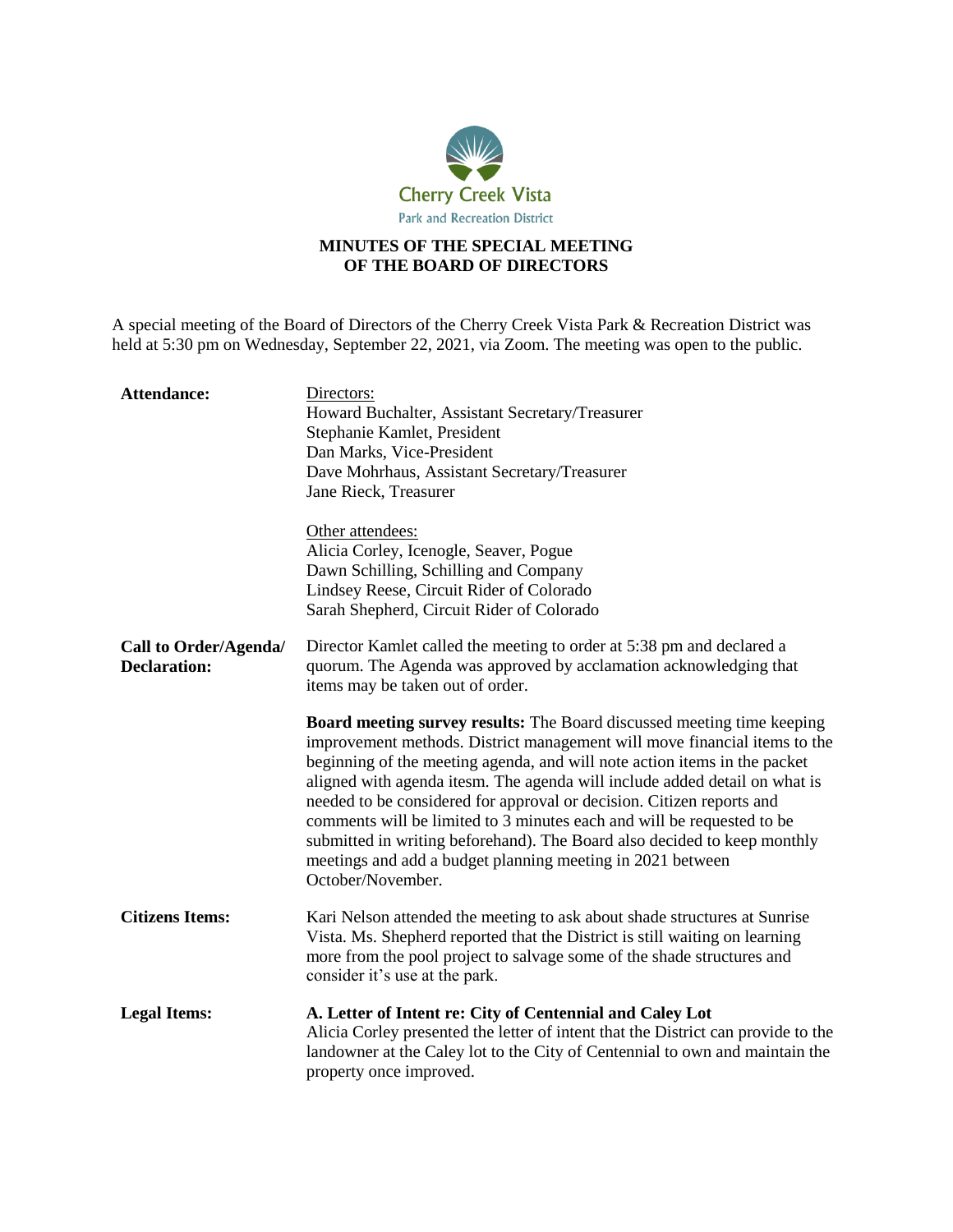|                                       | Upon motion by Director Mohrhaus and seconded by Director Rieck,<br>the Board voted 5-0 to approve the Letter of Intent to send to the City<br>of Centennial regarding the land adjacent to Prairie Vista Park.                                                                                                                                                                                                                   |
|---------------------------------------|-----------------------------------------------------------------------------------------------------------------------------------------------------------------------------------------------------------------------------------------------------------------------------------------------------------------------------------------------------------------------------------------------------------------------------------|
|                                       | <b>B. Sunrise Vista Park Access Letter</b><br>The Board reviewed the access point letter drafted to allow access to<br>SEMSWA/MHFD to maintain the drainageway via Tract-D.                                                                                                                                                                                                                                                       |
|                                       | Upon motion by Director Kamlet and seconded by Director Buchalter,<br>the Board voted 5-0 to approve the Sunrise Vista Park Access Letter.                                                                                                                                                                                                                                                                                        |
|                                       | C. Pool construction easement license agreements<br>The Board reviewed the easement license agreements required for the pool<br>construction project. Legal counsel has made comments and they have been<br>accepted by the other party.                                                                                                                                                                                          |
|                                       | Upon motion by Director Rieck and seconded by Director Buchalter,<br>the Board voted 5-0 to approve the two license agreements for the pool<br>construction easement.                                                                                                                                                                                                                                                             |
| <b>Operations and</b><br>maintenance: | A. Pool report<br>FCI will be bringing updated construction costs to the next board meeting.<br>The demo of tile at the pool has begun.                                                                                                                                                                                                                                                                                           |
|                                       | <b>B.</b> Landscape and irrigation report<br>Ms. Shepherd provided an update regarding the Hills East irrigation findings<br>with a meeting with Emerald Isle and JBK. Discussion followed. It was<br>discussed possibly capping the irrigation in that area. Ms. Shepherd will<br>visit the location with JBK to see what irrigation is needed.                                                                                  |
|                                       | The Board reviewed another snow plowing proposal that was received. The<br>Board would also like to see one more proposal. The landscape contract was<br>discussed and possible consideration for different options for landscape<br>maintenance will occur in 2022.                                                                                                                                                              |
|                                       | C. Brick fence project update<br>Ms. Shepherd reviewed the brick fence tree damage list along the right-of-<br>way. Homeowners have been contacted and requested to remove the trees to<br>minimize damage. The District's easement was discussed. The Board would<br>like to use the easement to remove the trees and repair the brick fence areas.<br>Management and legal counsel will coordinate to provide easement details. |
|                                       | D. Tree removal and pruning<br><b>Peakview Park grant update</b><br>Ms. Shepherd gave a quick update on the peakview park grant. Bids have<br>been requested and a site meeting will occur in the coming weeks with<br>review to follow at the next board meeting.                                                                                                                                                                |
| <b>Financial Matters:</b>             | Review and approve claims for period ending September 30, 2021<br>The Board reviewed the September claims.                                                                                                                                                                                                                                                                                                                        |